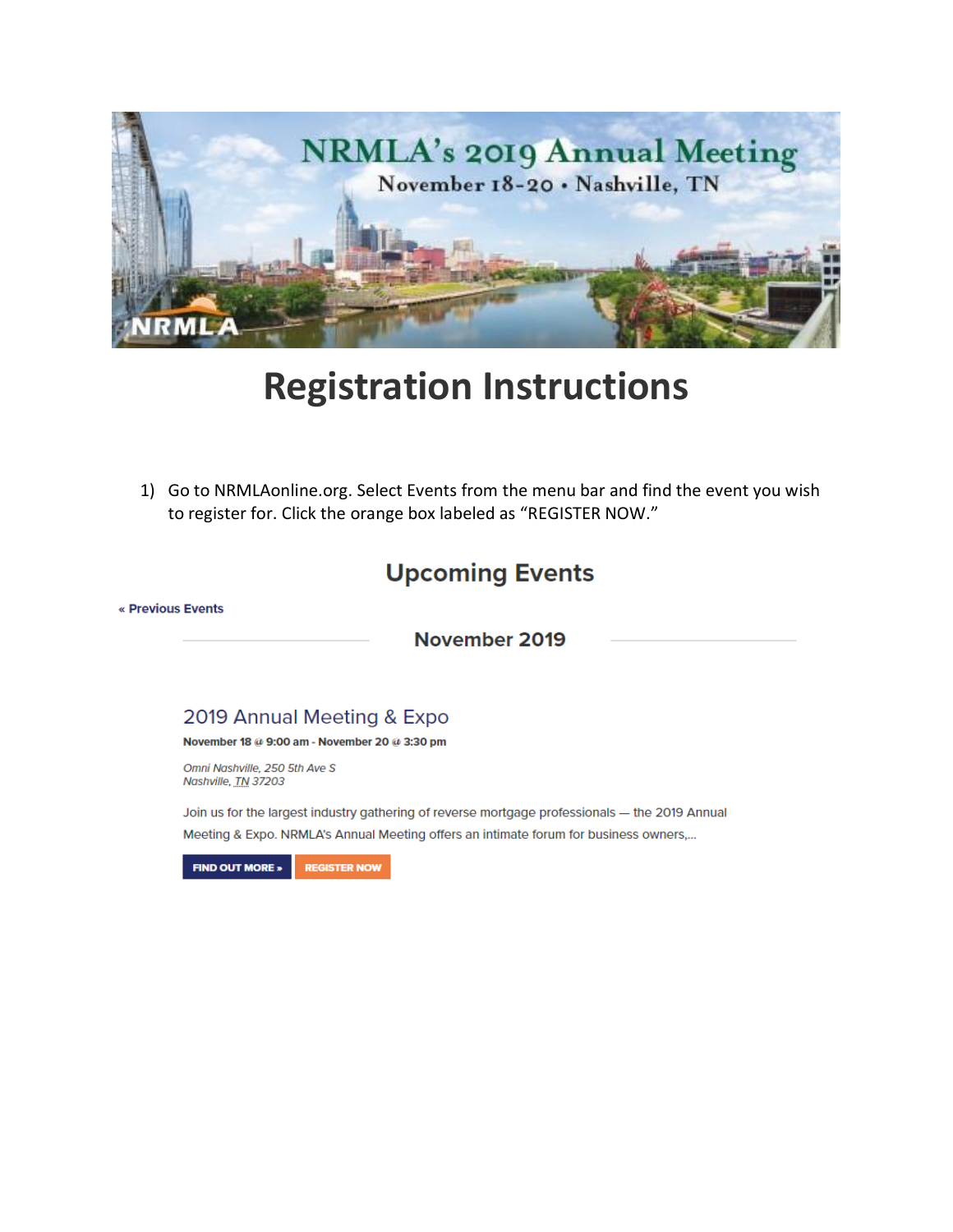2) Enter your username and password. If you are registering a colleague, please enter that person's username and password. If you don't have this information, please contact Darryl Hicks, at [dhicks@dworbell.com.](mailto:dhicks@dworbell.com)

|                                                  | Edit Event < NRMLA - Wo x   B General Registration Instant X   B Events Archive - NRMLA X   Login<br>$\times$ |      |
|--------------------------------------------------|---------------------------------------------------------------------------------------------------------------|------|
|                                                  | ← → C Ahttps://services.nrmlaonline.org/nrmlassa/f?p=2100:LOGIN_DESKTOP:15987468801907::NO                    | ☆● ≡ |
| [1] Apps @ Getting Started @ Imported From Firef |                                                                                                               |      |
|                                                  |                                                                                                               |      |
|                                                  | Username                                                                                                      |      |
|                                                  | <b>A</b> Password                                                                                             |      |
|                                                  | Login                                                                                                         |      |
|                                                  | Forgot Password?                                                                                              |      |
|                                                  | New Customer? Click here                                                                                      |      |
|                                                  |                                                                                                               |      |
|                                                  |                                                                                                               |      |
|                                                  |                                                                                                               |      |
|                                                  |                                                                                                               |      |
|                                                  |                                                                                                               |      |
|                                                  |                                                                                                               |      |
|                                                  |                                                                                                               |      |
|                                                  |                                                                                                               |      |
|                                                  |                                                                                                               |      |
|                                                  |                                                                                                               |      |
|                                                  |                                                                                                               |      |
|                                                  |                                                                                                               |      |
|                                                  |                                                                                                               |      |
|                                                  |                                                                                                               |      |
|                                                  |                                                                                                               |      |
|                                                  |                                                                                                               |      |
|                                                  |                                                                                                               |      |
|                                                  |                                                                                                               |      |
|                                                  |                                                                                                               |      |
|                                                  |                                                                                                               |      |
|                                                  |                                                                                                               |      |
|                                                  |                                                                                                               |      |
|                                                  |                                                                                                               |      |
|                                                  |                                                                                                               |      |
|                                                  |                                                                                                               |      |
|                                                  |                                                                                                               |      |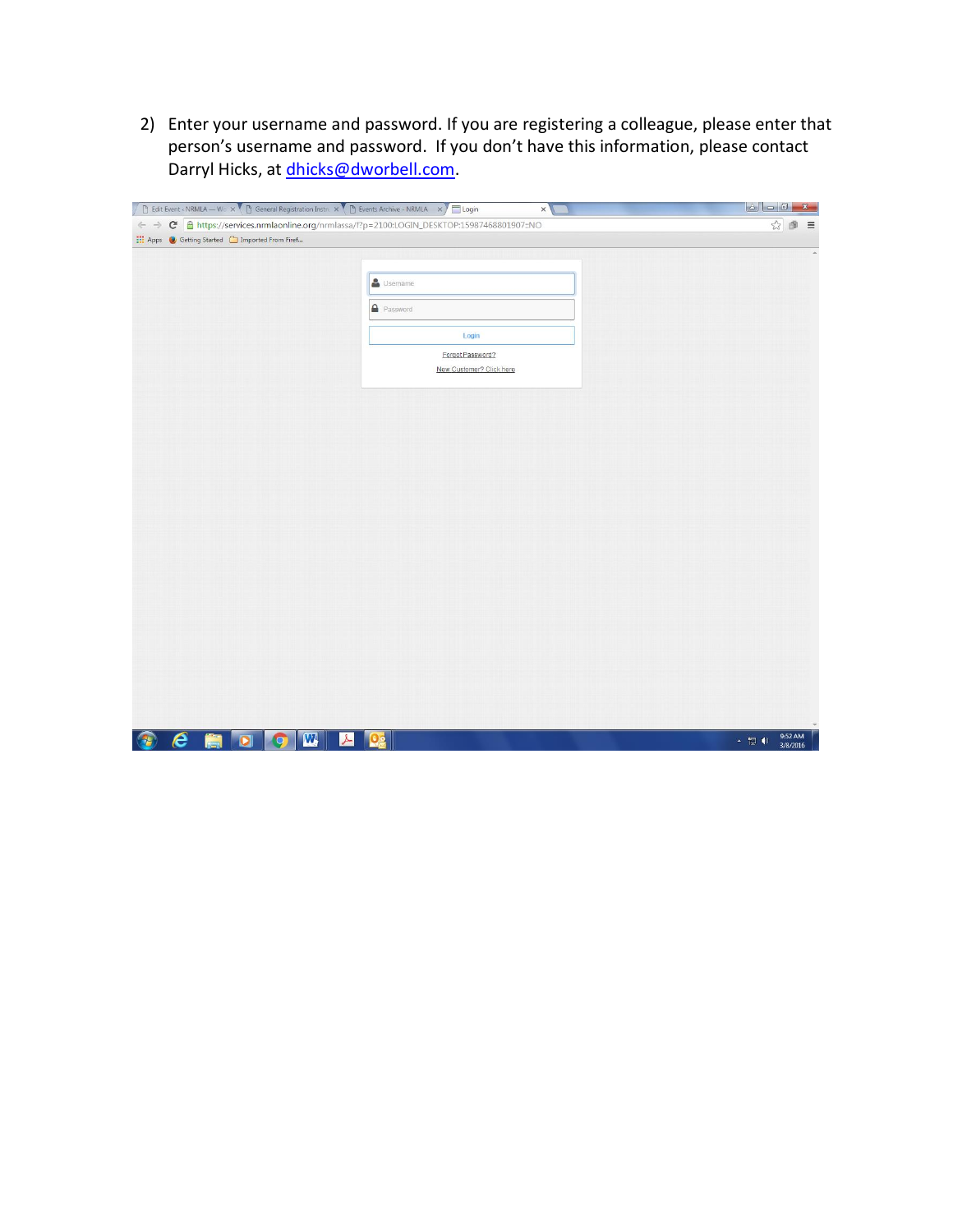3) Verify your contact information. If anything has changed, please make the necessary changes. While on this page, please provide your departure zip code and let us know how you heard about the conference. Click Continue when you are finished.

| <b>Event Progress</b>                                                 |                             |              |
|-----------------------------------------------------------------------|-----------------------------|--------------|
|                                                                       |                             | $\circ$      |
| <b>Basic Information</b>                                              | <b>Registration Options</b> | Confirmation |
|                                                                       |                             |              |
| <b>Badge and Contact Information</b>                                  |                             |              |
| <b>Select Another Registrant</b>                                      |                             |              |
| Preferred Name on Badge                                               |                             |              |
| Jeehan Faiz                                                           |                             |              |
| <b>Company Name</b>                                                   |                             |              |
| <b>NRMLA</b>                                                          |                             |              |
| Title                                                                 |                             |              |
|                                                                       |                             |              |
|                                                                       |                             |              |
| View or select registrants on this order.                             |                             |              |
| <b>NRMLA</b><br>1400 16th St NW Ste 420                               |                             |              |
| Washington, DC 20036-2217                                             |                             |              |
| jfaiz@dworbell.com<br>(202) 939-1773                                  |                             |              |
|                                                                       |                             |              |
| <b>Select Alternate Contact Information</b>                           |                             |              |
|                                                                       |                             |              |
| <b>Event Specific Information</b>                                     |                             |              |
|                                                                       |                             |              |
| <b>Additional Information</b>                                         |                             |              |
| Please select all that apply:                                         |                             |              |
| How did you hear about this conference?                               |                             |              |
| <b>NRMLA Email</b><br>management of the control of<br><b>Contract</b> |                             |              |

4) Select your registration option.

| <b>Registration Options</b>           |        |  |
|---------------------------------------|--------|--|
| Name of Function                      | Amount |  |
| Annual Meeting & Expo Only            | 695.00 |  |
| Annual Meeting + CRMP Ethics Workshop | 725.00 |  |
| <b>CRMP Ethics Workshop Only</b>      | 30.00  |  |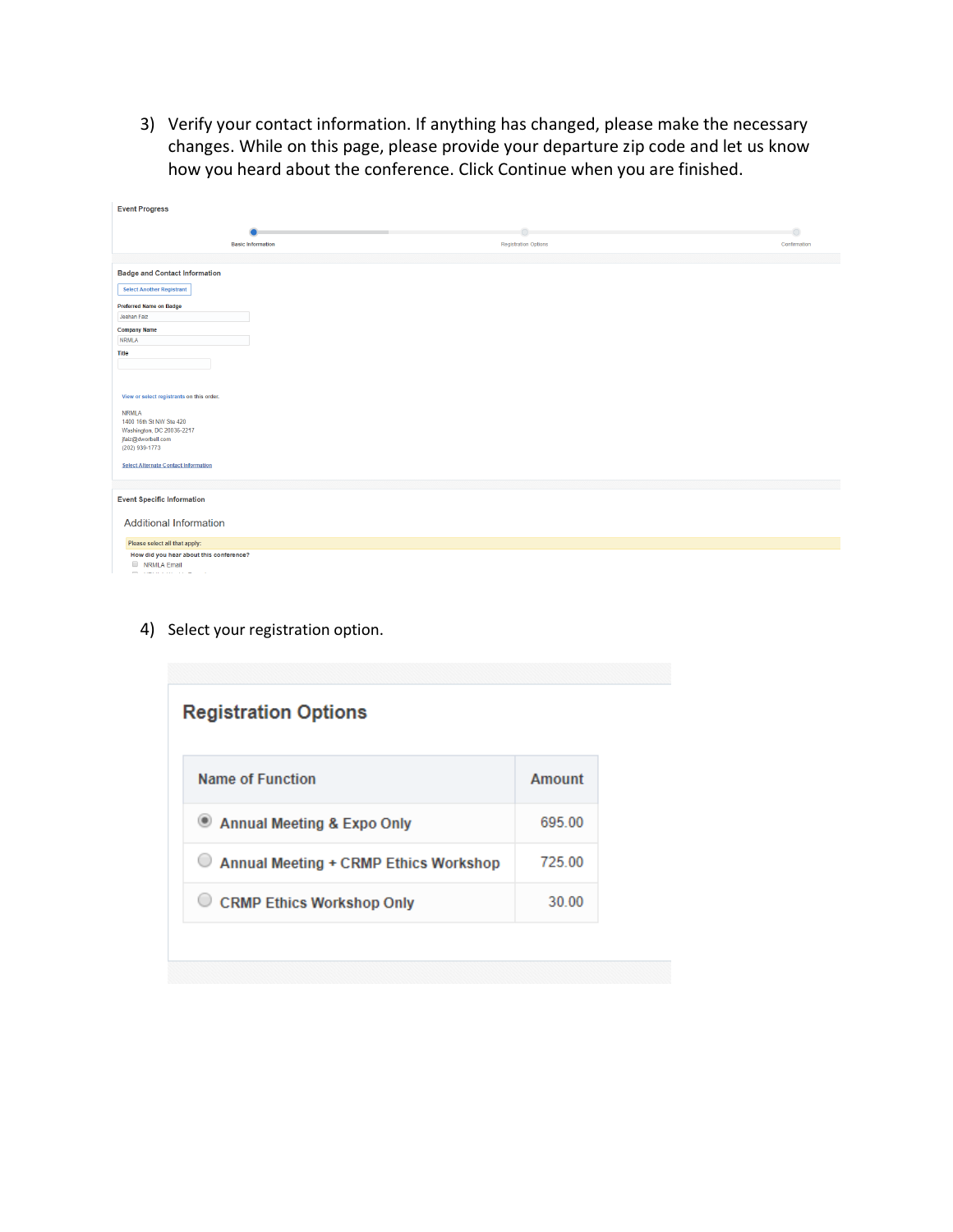5) Review your information. If everything looks okay, click **Continue**. If you want to register another person from the same company, click **Register Another Individual**.

**Contact and Badge Information for Darryl Hicks** 

| Print registration details<br>There are currently 1 registrants in this order:<br>Darryl Hicks<br>1400 16th St NW Ste 420<br>Washington, DC 20036-2217<br><b>United States of America</b> |                                   |          |              |                    |            | Name: Darryl Hicks<br><b>Company Name: NRMLA</b><br><b>Title: VP of Communications</b> |
|-------------------------------------------------------------------------------------------------------------------------------------------------------------------------------------------|-----------------------------------|----------|--------------|--------------------|------------|----------------------------------------------------------------------------------------|
|                                                                                                                                                                                           |                                   |          |              |                    |            |                                                                                        |
| <b>Registration Information for Darryl Hicks</b>                                                                                                                                          |                                   |          |              |                    |            |                                                                                        |
|                                                                                                                                                                                           |                                   |          |              |                    |            |                                                                                        |
| Item                                                                                                                                                                                      | Day & Time                        | Quantity | <b>Price</b> | <b>Total Price</b> | Currency   |                                                                                        |
| 2019 Annual Meeting & Expo                                                                                                                                                                |                                   |          |              |                    |            |                                                                                        |
| Annual Meeting & Expo Only                                                                                                                                                                | November 18 - 20, 2019            |          | 695.00       | 695.00             | <b>USD</b> |                                                                                        |
|                                                                                                                                                                                           |                                   |          |              |                    |            |                                                                                        |
| <b>Event Specific Information for Darryl Hicks</b>                                                                                                                                        |                                   |          |              |                    |            |                                                                                        |
| <b>Additional Information</b>                                                                                                                                                             |                                   |          |              |                    |            |                                                                                        |
| How did you hear about this conference?:                                                                                                                                                  |                                   |          |              |                    |            |                                                                                        |
| <b>Departure Zip Code:</b>                                                                                                                                                                |                                   |          |              |                    |            |                                                                                        |
|                                                                                                                                                                                           |                                   |          |              |                    |            |                                                                                        |
|                                                                                                                                                                                           |                                   |          |              |                    |            |                                                                                        |
| <b>Register Another Individual</b>                                                                                                                                                        | <b>Register for Another Event</b> |          | Continue     |                    |            |                                                                                        |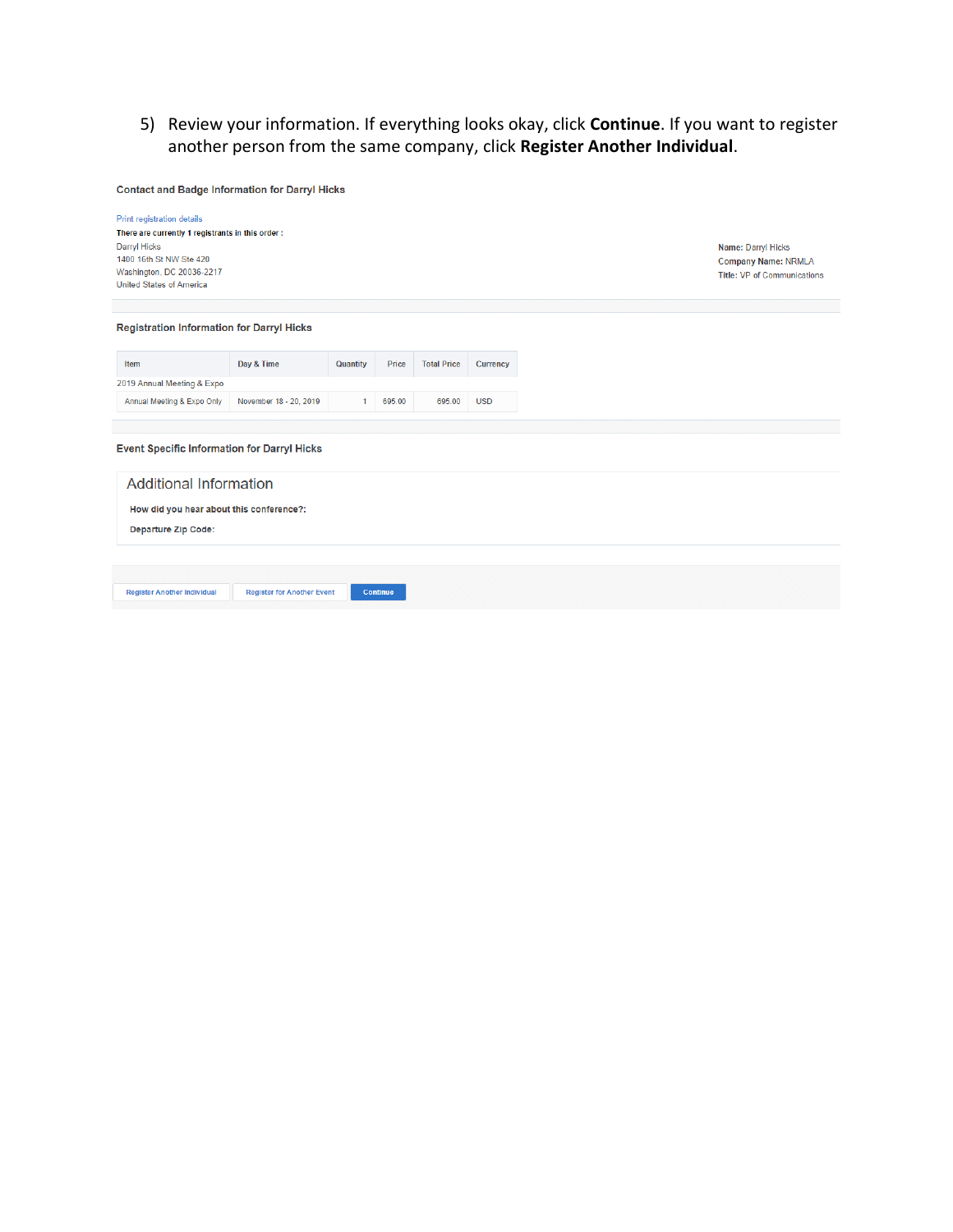6) To register a colleague, select the person's name from the drop down menu ("**Register on Behalf Of**") and then click **Register Another**. Follow the same steps to register him or her. If the person's name does not appear in the drop down menu, click **Register New**.

| But Event < NRMLA - Wo X < 2016 Eastern Regional Mex > A Bent Registration - Confir X < B Association Anywhere - Cu X                                                                                                                                                                                                                       |                                 |
|---------------------------------------------------------------------------------------------------------------------------------------------------------------------------------------------------------------------------------------------------------------------------------------------------------------------------------------------|---------------------------------|
| A https://services.nrmlaonline.org/nrmlassa/f?p=2100:4010:16420353165538:REGISTERANOTHER:NO:RP:G_WEBREG_SERNO:<br>c<br>$\leftarrow$ $\rightarrow$                                                                                                                                                                                           | ☆                               |
| :.: Apps (b) Getting Started [comported From Firef                                                                                                                                                                                                                                                                                          |                                 |
| This registration order is for<br>Registrant                                                                                                                                                                                                                                                                                                | $\pmb{\times}$                  |
| You may register others for this event.<br>Fellow Employees v                                                                                                                                                                                                                                                                               |                                 |
| Select A<br>Employee of<br>- all groups - $\tau$<br>View<br>Register on Behalf of<br>Sarah Aaronson<br>$\pmb{\mathrm{v}}$<br><b>Badge and 0</b>                                                                                                                                                                                             |                                 |
| <b>Register Another</b><br>*Preferred                                                                                                                                                                                                                                                                                                       |                                 |
| OR<br>For those individuals not yet on file<br><b>Register New</b><br>jwerwa@dv<br>$(202)$ 939-1                                                                                                                                                                                                                                            |                                 |
| <b>Select Alter</b><br>Please Note: Each registration must be processed sequentially. If you are registering yourself and another<br>registrant OR a group of registrants, you will be prompted to continue with the additional registrations<br>once you complete the process for the first registrant on the order.<br><b>Event Speci</b> | /ı,                             |
| Continue                                                                                                                                                                                                                                                                                                                                    |                                 |
|                                                                                                                                                                                                                                                                                                                                             |                                 |
|                                                                                                                                                                                                                                                                                                                                             |                                 |
|                                                                                                                                                                                                                                                                                                                                             |                                 |
| $\mathbf{w}$<br>e<br>┻<br>$\bullet$<br>$\mathbf{O}$                                                                                                                                                                                                                                                                                         | 10:14 AM<br>▲ 誾 (1)<br>3/8/2016 |